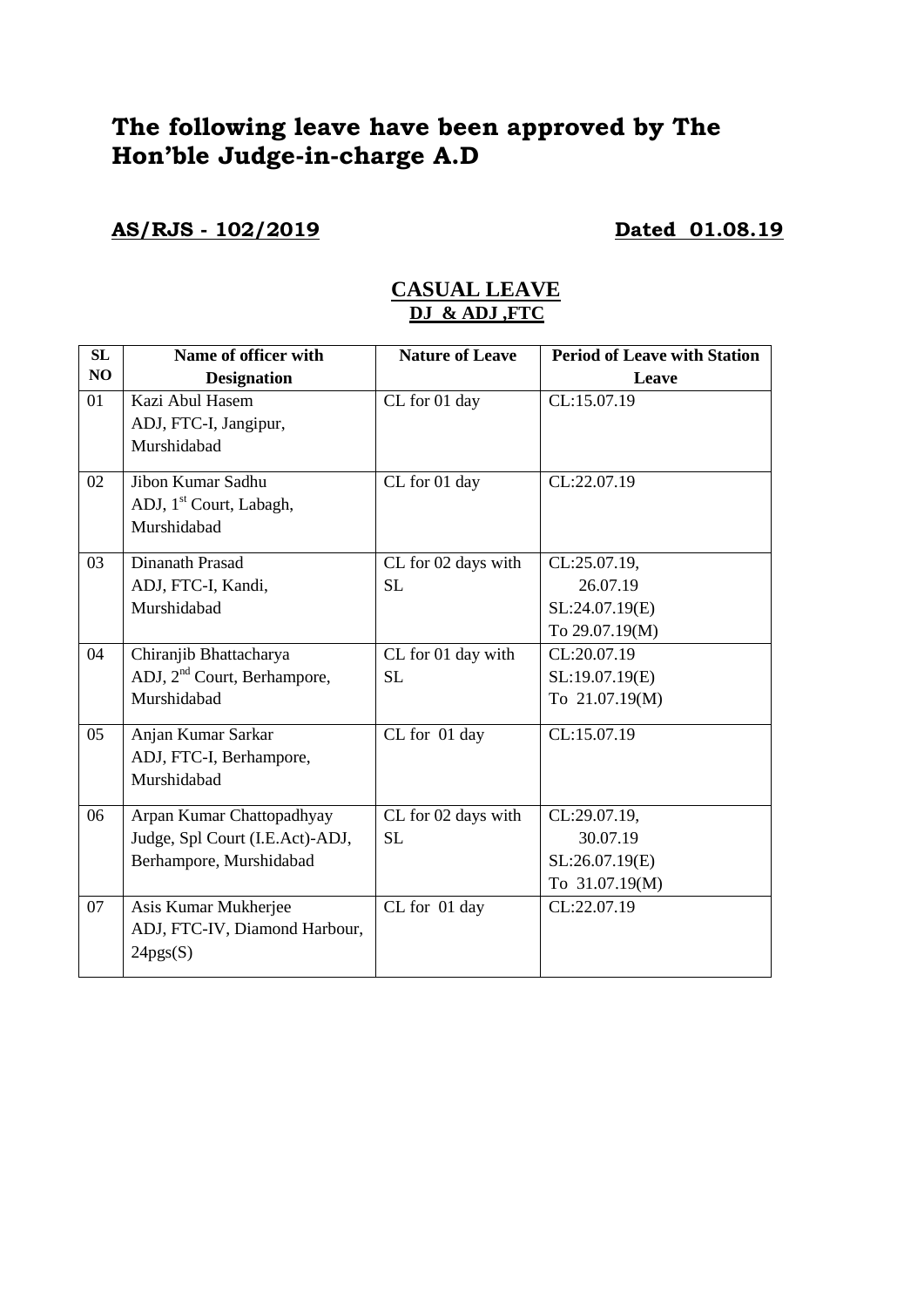| 08 | Ramesh Kumar Pradhan                         | CL for 03 days with | CL:07.08.19               |
|----|----------------------------------------------|---------------------|---------------------------|
|    | ADJ, $2nd$ Court,                            | SL                  | To 09.08.19               |
|    | Purulia                                      |                     | SL:06.08.19(E)            |
|    |                                              |                     | To 12.08.19(M)            |
| 09 | Nirvan Khesong                               | CL for 01 day       | CL:31.07.19               |
|    | ADJ, Mathabhanga,                            |                     |                           |
|    | Cooch Behar                                  |                     |                           |
| 10 | Subhendu Samanta                             | <b>SL</b>           | SL:03.08.19(E)            |
|    | DJ, Nadia                                    |                     | To 05.08.19(M)            |
|    |                                              | CL for 02 days with | CL:13.08.19,              |
|    |                                              | <b>SL</b>           | 14.08.19                  |
|    |                                              |                     | SL:09.08.19(E)            |
|    |                                              |                     | To 14.08.19(E)            |
| 11 | Bhawani Shankar Sharma                       | CL for 01 day with  | CL:08.08.19               |
|    | ADJ, $4th$ Court,                            | <b>SL</b>           | SL:07.08.19(E)            |
|    | Malda                                        |                     | To 09.08.19(M)            |
| 12 | Narendra Nath Dasgupta                       | CL for 03 days with | CL:20.08.19               |
|    | ADJ, Alipurduar,                             | SL                  | To 22.08.19               |
|    | Jalpaiguri                                   |                     | SL: 19.08.19(E)           |
|    |                                              |                     | To 25.08.19(M)            |
| 13 | Partha Sarathi Mukhopadhyay                  | Cancellation of CL  | Cancellation of CL for 03 |
|    | DJ, Kalimpong                                | for 03 days         | days                      |
|    |                                              |                     | from 01.08.19             |
|    |                                              |                     | To<br>03.08.19            |
| 14 | Saket Kumar Jha                              | CL for 01 day with  | CL:26.07.19               |
|    | ADJ, 4 <sup>th</sup> Court, Asansol, Paschim | <b>SL</b>           | SL: 25.07.19(E)           |
|    | Bardhaman                                    |                     | To 29.07.19(M)            |
| 15 | Ajoy Kumar Mukherjee                         | CL for 01 day       | CL:02.08.19               |
|    | DJ,                                          |                     |                           |
|    | A & N Islands                                |                     |                           |
| 16 | Sovan Kumar Mukhopadhyay                     | CL for 01 day with  | CL:09.08.19               |
|    | ADJ, 1 <sup>st</sup> Court, Asansol, Paschim | <b>SL</b>           | SL:08.08.19(E)            |
|    | Bardhaman                                    |                     | To 12.08.19(M)            |

Submitted

Sd/ **Registrar (Judicial Service)**